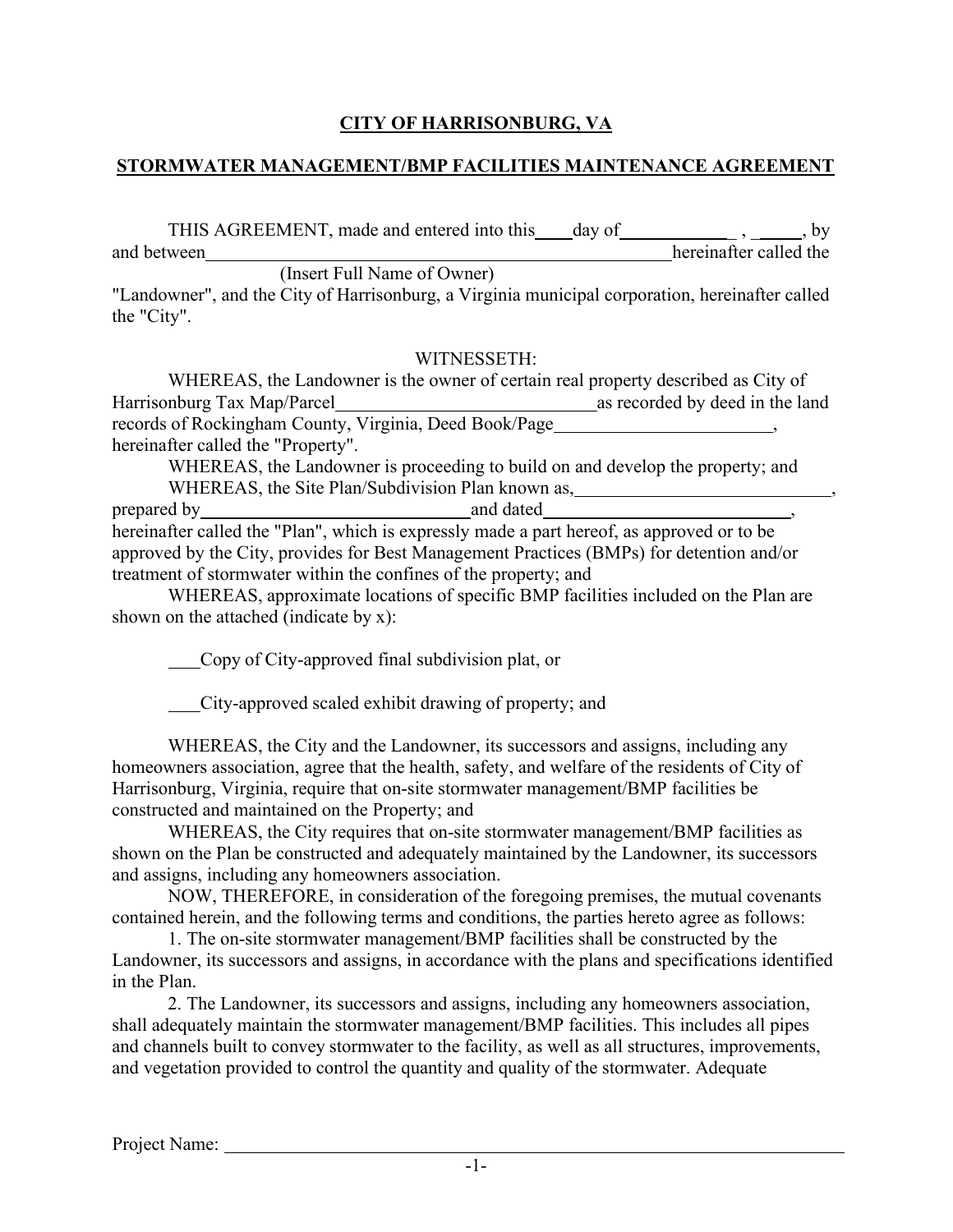maintenance is herein defined as good working condition so that these facilities are performing their design functions. The requiredInspection Report form(s) is(are) to be used to establish what good working condition is acceptable to the City.

3. The Landowner, its successors and assigns, shall inspect the stormwater management/BMP facility and submit an inspection report every five years by the method and date prescribed in the latest City's Design and Construction Standards Manual. The purpose of the inspection is to assure safe and proper functioning of the facilities. The inspection shall cover the entire facilities, berms, outlet structure, pond areas, access roads, etc. Deficiencies shall be noted in the inspection report.

4. The Landowner, its successors and assigns, hereby grant permission to the City, its authorized agents and employees, to enter upon the Property and to inspect the stormwater management/BMP facilities whenever the City deems necessary. The purpose of inspection is to follow-up on reported deficiencies and/or to respond to citizen complaints. The City shall provide the Landowner, its successors and assigns, copies of the inspection findings and a directive to commence with the repairs if necessary.

5. In the event the Landowner, its successors and assigns, fails to maintain the stormwater management/BMP facilities in good working condition acceptable to the City, the City may, after proper notice, enter upon the Property and take whatever steps necessary to correct deficiencies identified in the inspection report and to charge the costs of such repairs to the Landowner, its successors and assigns. The City shall allow Landowner 90 days to make necessary repairs before taking this action; however, for large scale repair work the City may, on a case-by-case basis, allow the Landowner to present for consideration an Action Plan and schedule for repairs. In such cases the City may require a bond, letter of credit, cash escrow or other acceptable surety to guarantee the work. This provision shall not be construed to allow the City to erect any structure of permanent nature on the land of the Landowner. It is expressly understood and agreed that the City is under no obligation to routinely maintain or repair said facilities, and in no event shall this Agreement be construed to impose any such obligation on the City.

6. The Landowner, its successors and assigns, will perform the work necessary to keep these facilities in good working order as appropriate. A maintenance schedule should follow those prescribed in the Plan, along with any recommendations included in the City's Design and Construction Standards Manual, manufacturers' guidelines, etc. This schedule shall be followed by the landowner, its successors and assigns.

7. In the event the City pursuant to this Agreement, performs work of any nature, or expends any funds in performance of said work for labor, use of equipment, supplies, materials, and the like, the Landowner, its successors and assigns, shall reimburse the City upon demand, within thirty (30) days of receipt thereof for all actual costs incurred by the City hereunder. This shall include costs which exceed those obtained through a surety provided in association with an Action Plan as described in Item 5 above.

8. Landowner, by execution of this Agreement, acknowledges that he/she has reviewed with the Engineer the specifics of the Plan and understands the function and maintenance requirements of all BMPs provided for on the Plan. Landowner agrees to maintain a copy of the Plan through the duration of ownership, and to transfer that plan to the new owner upon relinquishing the property.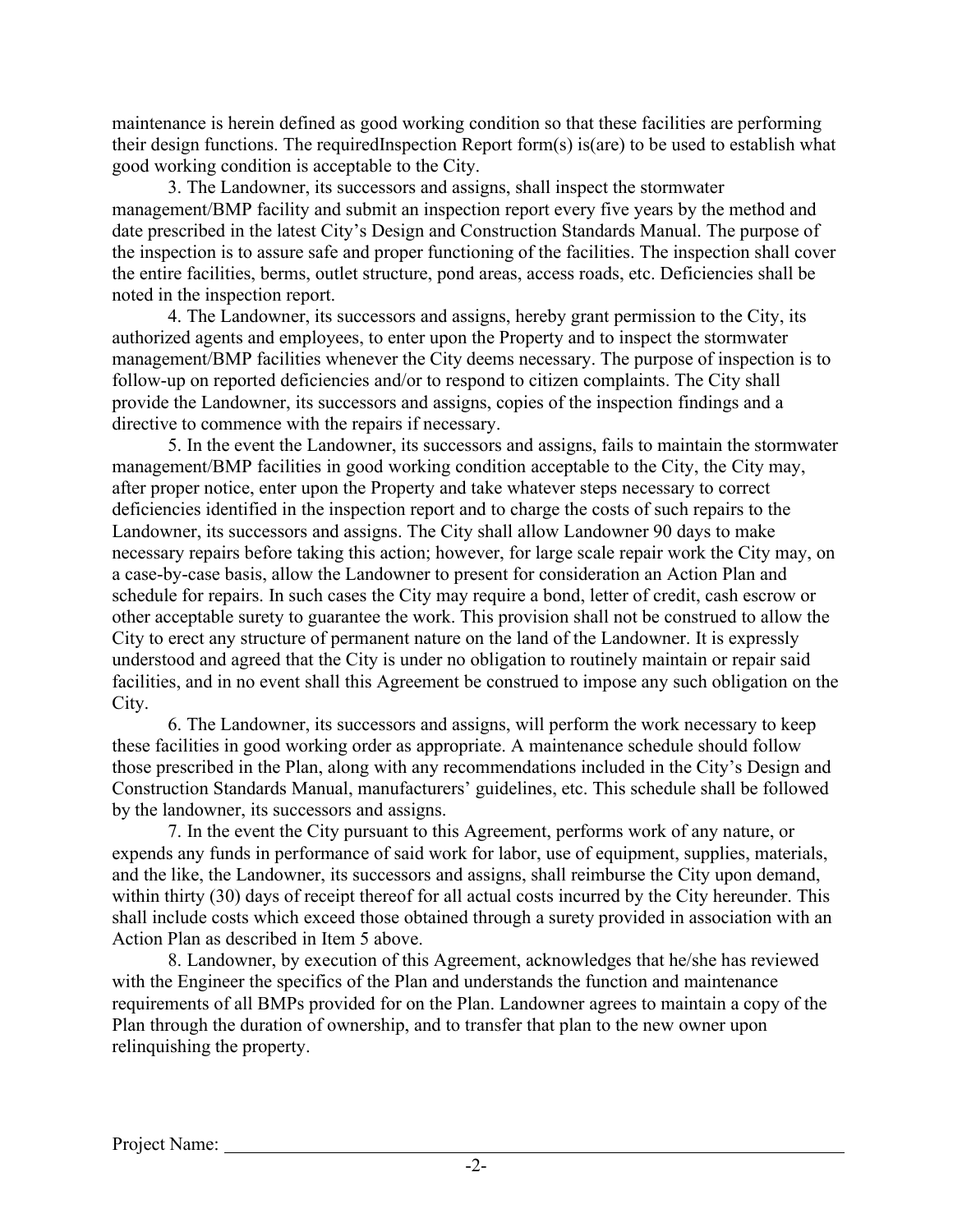9. This Agreement imposes no liability of any kind whatsoever on the City and the Landowner agrees to hold the City harmless from any liability in the event the stormwater management/BMP facilities fail to operate properly.

10. This Agreement shall be recorded among the land records in the Clerk's Office of the Circuit Court of Rockingham County, Virginia, and shall constitute a covenant running with the land, and shall be binding on the Landowner, its administrators, executors, heirs and any other successors and assigns in interests, including any homeowners association.

11. This agreement shall be governed by the laws of the Commonwealth of Virginia.

12. Any disputes arising from or as a result of this Agreement shall be resolved in the Circuit Court of Rockingham County, Virginia.

13. If any provision of this Agreement is found to be illegal, invalid, or unenforceable, that shall not affect the validity or enforceability of any other provision of this agreement.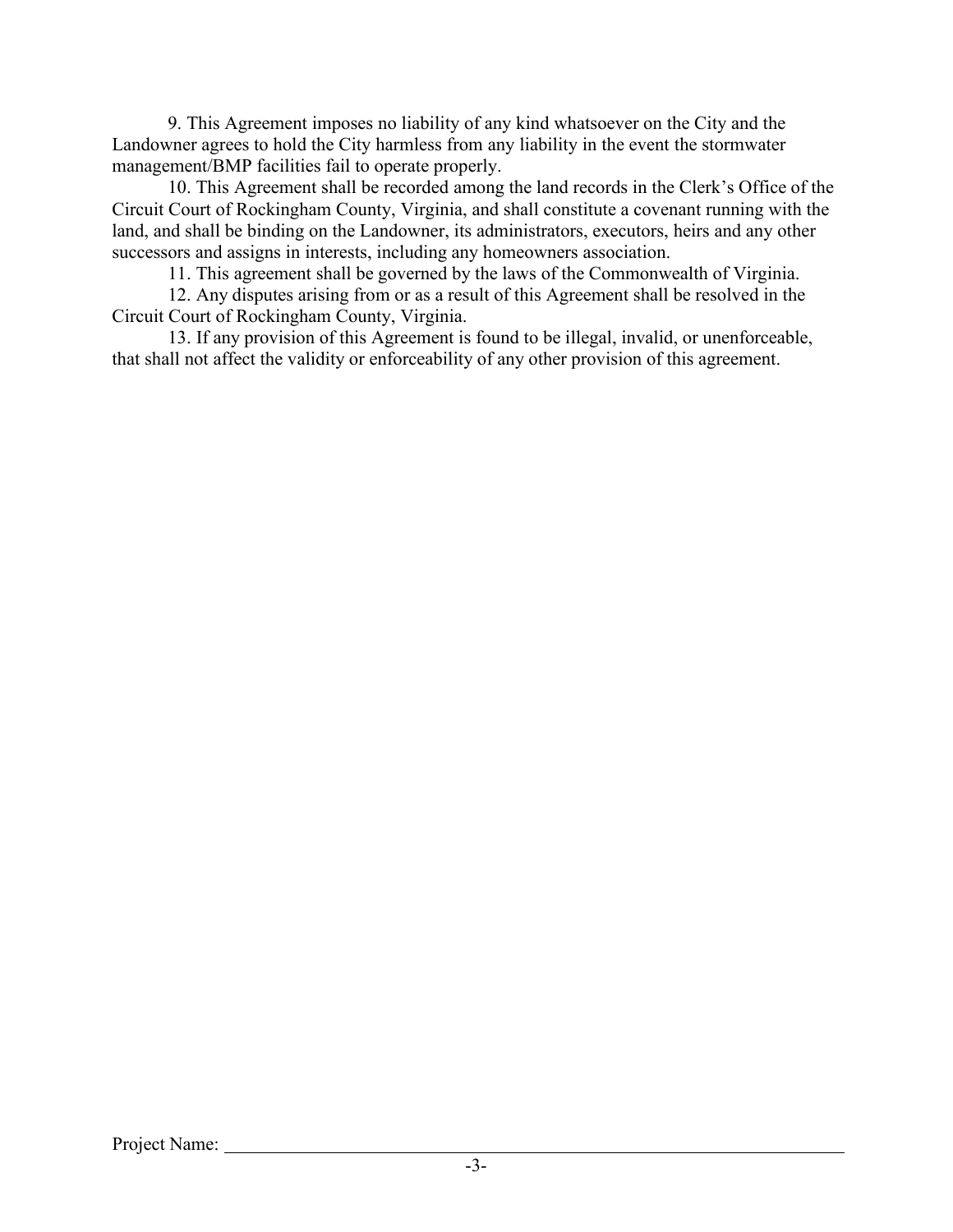WITNESS the following signatures and seals:

|                       | Address                                                                      |
|-----------------------|------------------------------------------------------------------------------|
|                       | City, State Zip Code                                                         |
|                       | By: $\qquad \qquad$                                                          |
|                       | (Signature)                                                                  |
|                       | (Type Name)                                                                  |
|                       | (Type Title)                                                                 |
|                       |                                                                              |
| <b>CITY/COUNTY OF</b> | The foregoing Agreement was acknowledged before me this day of, organization |

NOTARY PUBLIC

My Commission Expires: My Commission No. is: